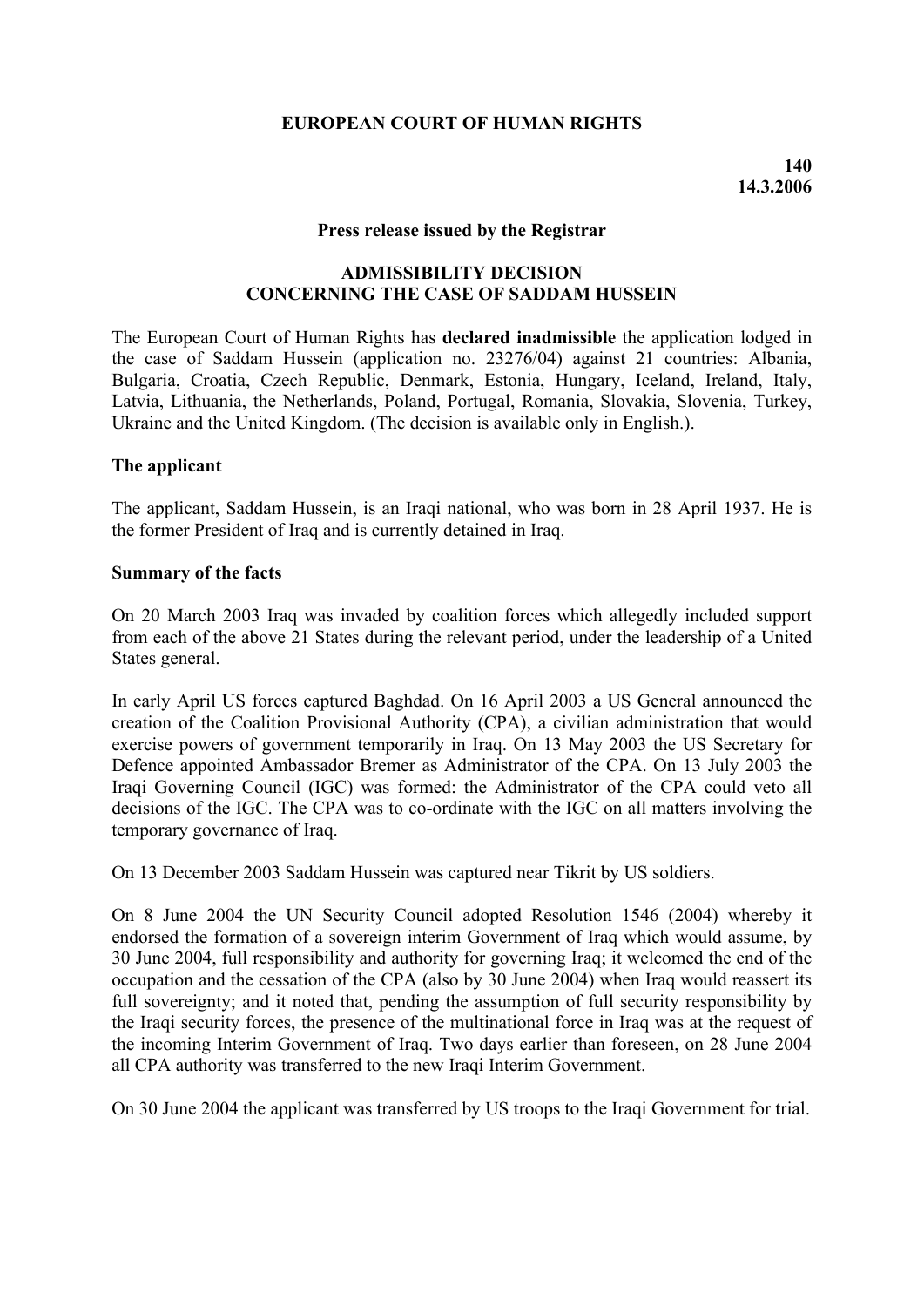# **Complaints**

The applicant complained about his arrest, detention and subsequent handover to the Iraqi authorities and ongoing trial. He relied on Articles 2 (right to life), 3 (prohibition of torture and inhuman and degrading treatment), 5 (right to liberty and security) and 6 (right to a fair trial) of the European Convention on Human Rights and Article 1 of Protocols Nos. 6 (abolition of the death penalty in time of peace) and 13 (abolition of the death penalty in all circumstances) to the Convention.

He maintained that he would be executed following a finding of guilt after a "show trial" for which he lacked even the basic tools of defence. He argued that he fell within the jurisdiction of the 21 states concerned, which, he considered, continued to hold *de facto* power in Iraq even after the June 2004 transfer.

## **Procedure**

The application was lodged on 29 June 2004 when the Court also refused a request under Rule 39 of the Rules of Court for an interim measure.

## **Decision of the Court**<sup>1</sup>

The Court considered that the applicant had not demonstrated that he fell within the jurisdiction of the Respondent States (the above mentioned 21 States) on any of the bases alleged. He did not fall within their jurisdiction on the basis of their control of the territory where the alleged violations took place. Even if he could have fallen within a State's jurisdiction because of his detention by it, he had not shown that any one of those States had any responsibility for, or any involvement or role in, his arrest and subsequent detention. Finally, there was no basis in the Convention's jurisprudence and the applicant had not invoked any established principle of international law which would mean that he fell within those States' jurisdiction on the sole basis that they allegedly formed part (at varying unspecified levels) of a coalition with the US, when the impugned actions were carried out by the US, when security in the zone in which those actions took place was assigned to the US and when the overall command of the coalition was vested in the US.

Accordingly, the Court did not consider it to be established that there was or is any jurisdictional link between the applicant and States in question or therefore that the applicant was capable of falling within the jurisdiction of those States, within the meaning of Article 1 of the Convention.

\*\*\*

## **Notes to editors:**

1) The case file has been declared confidential to avoid identifying the applicant's legal representatives.

2) The decision is available today on the Court's Internet site [\(http://www.echr.coe.int\)](http://www.echr.coe.int/).

<sup>&</sup>lt;sup>1</sup> This summary by the Registry does not bind the Court.